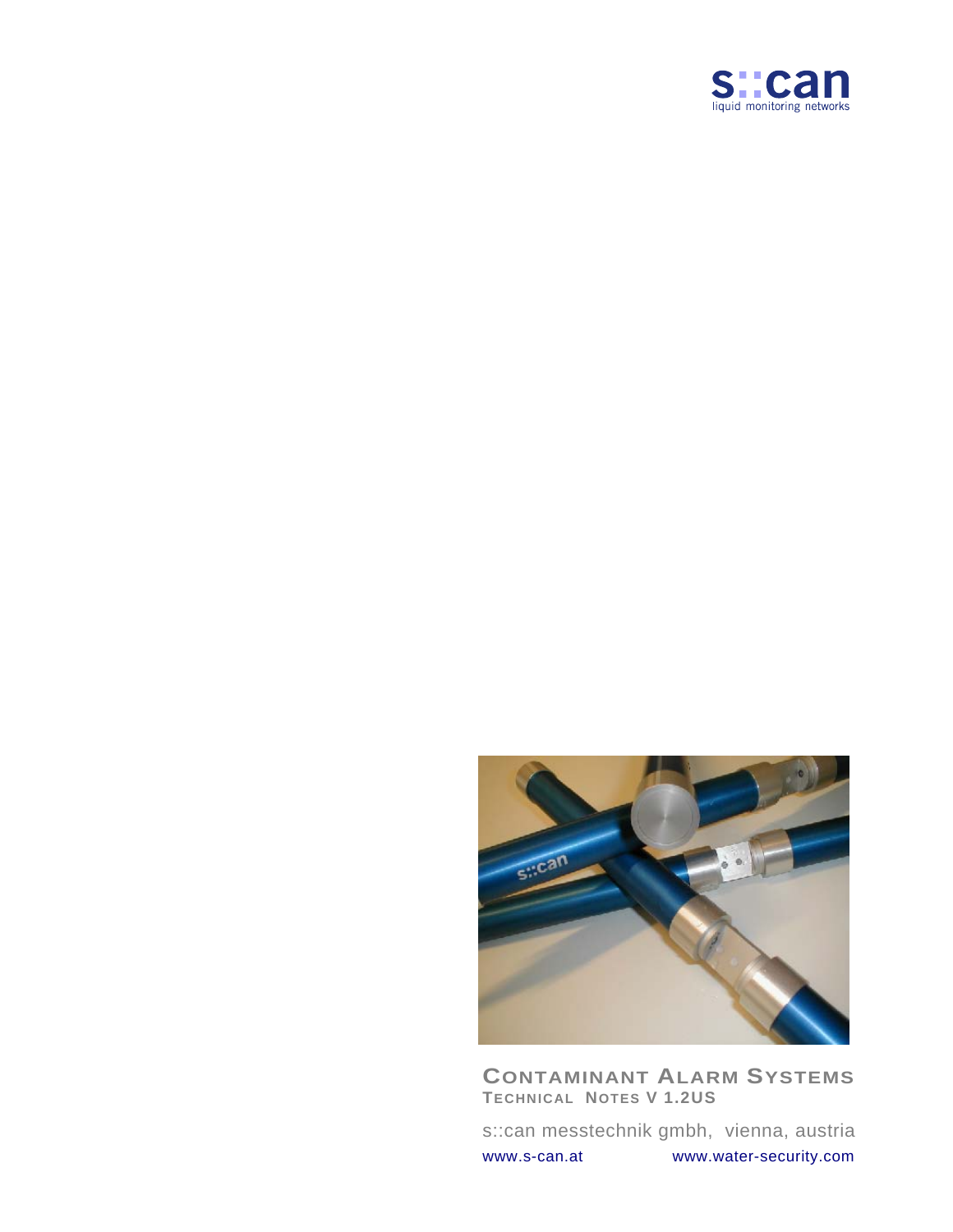

# **UV-Spectrometry for Contaminant Alarm Systems**

# **1 Introduction**

The instrumental identification of contaminants in a stage as early as possible is the vital basis for any following intervention activity after the spill.

For larger drinking water distribution systems, in order to put acute health stress on human beings, it is necessary to insert a very high dose of any chemical or biological agent, and position the point of insertion near the consumer, because of high dilution factors. Therefore it will be necessary to monitor larger systems at several points, and not only at the point of entry into the system. Smaller systems are more vulnerable, and insertion in greater distance from the point of use can be effective.

One solution brought into discussion more recently is based on indirect measurement, and on the assumption that either the contamination itself or the carrier matrix can be detected as a deviation from a reference signal or matrix of several signals. A broadband picture of the overall water quality is monitored with the help of a combination of physical and chemical sensors, and use any deviation of a pre-defined reference condition as a warning signal. The reference or baseline is normally generated from historical samples, so the system must be "trained", which is a critical task that can lead to high false alarms probability if not done properly. A related new approach will be introduced with this communication.

## *Types of Risks*

Real time monitoring systems are the answer to detect low probability / high impact risks in an early stage, other than chronic or long term risks that can be monitored by occasional sampling and analysis.

- 1. anthropogenic risks (inadvertent discharges/spills, or intentional discharges)
- 2. natural risks (flooding, turbidity, algal blooms etc.)

### *Monitoring strategies*

- 1. measurement of specific substance concentrations
- 2. direct measurement of toxicity
- 3. measurement of characteristics / deviations of a reference status

### *Monitoring methods*

- 1. direct measurement of toxicity by microbial cultures and caged organisms
- 2. immuno-assay technologies, "electronic noses"
- 3. advanced process analysers (GC/MS, AOX, LC/MS etc.); time resolved optical methods, like UV, IR, ATR or fluorescence spectrometry
- 4. monitoring of broadband characteristics with the help of diverse conventional physical and chemical sensors and tracking of deviations from a trained reference status

The reference or baseline is generated from historical samples, i.e. by state-of-the-art "black box" statistical methods. Such a system must be "trained", which is a tricky task that leads to unacceptable false alarm probability as long as non-selective surrogate parameters like pH, conductivity, turbidity, DOC, Nitrate etc. only are available. Even after long training periods, no information is hidden in a set of nonselective signals that can tell the manager if a DOC increase of i.e. + 1 mg/l is to be considered "good" – i.e. by natural fluctuation - or "bad" – i.e. by a contamination. However, a contamination mirrored by an increase of 1 mg/l of DOC could easily be very harmful to drinking water consumers. Without more sensitive and at the same time much more selective sensors, contaminant alarm systems would not be very useful for practical applications.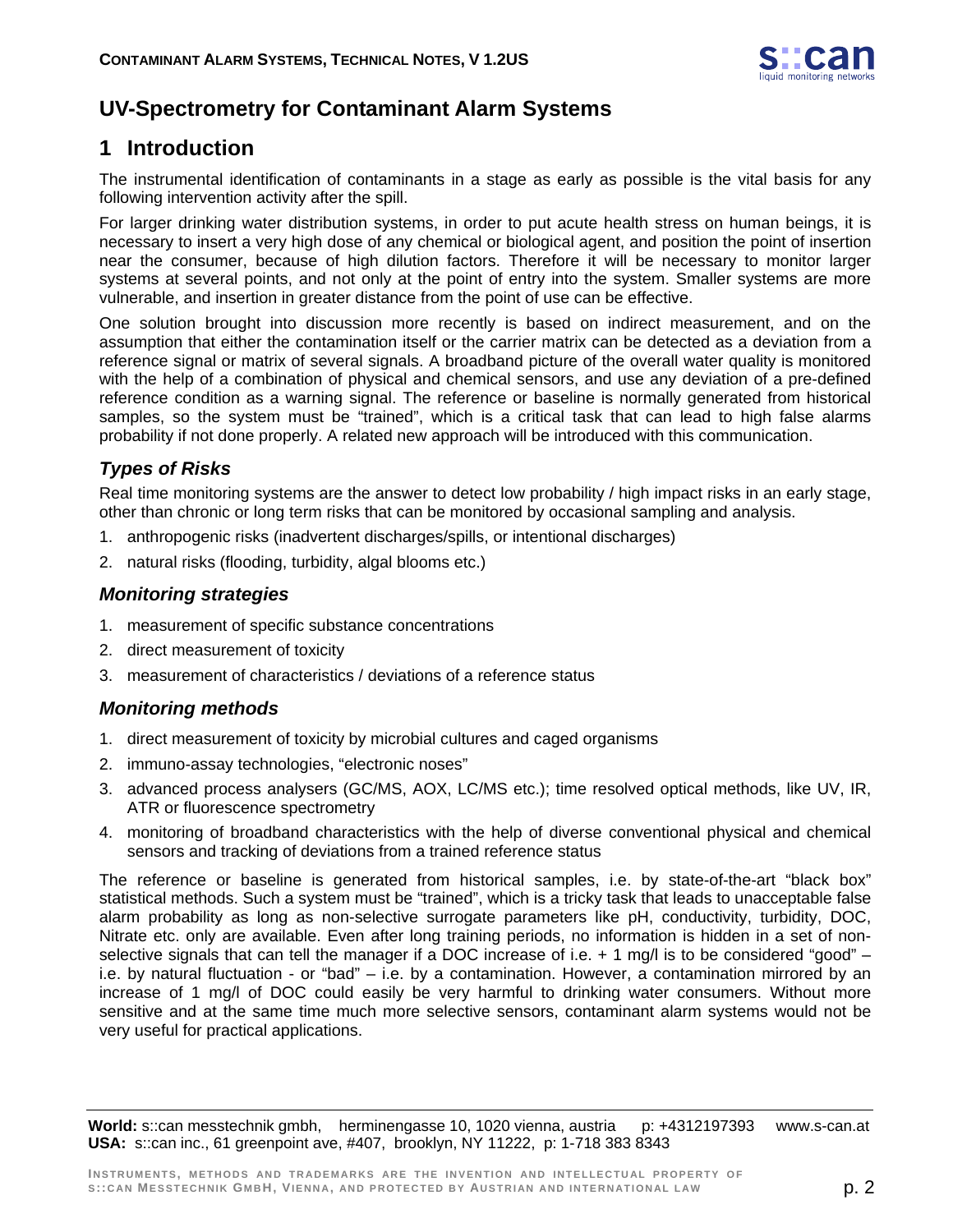

# **2 s::can's solution**

There used to be a wide gap between the sophisticated, highly selective, but difficult to operate and expensive analysers on the one hand, and the non-selective, low-sensitive sensors and analysers, on the other hand. *Real-time UV-spectrometry* exactly fills this gap. No other method is known today that could provide a comparable suitability for alarm systems.

Non-negotiable technical design criteria for valuable real-time alarm systems are:

- 1) extreme long term reliability under harsh and neglected field conditions
- 2) ease of operation for normal water works staff

Long term means a maximum inspection frequency of one moth, but typical frequencies of 6 months and less. This condition reduces the applicable techniques to direct measurements without moving parts, with no reagents, and with intelligent management of long term optical, mechanical or electrical instrumentation shifts. Other important factors are low energy consumption, low component costs, but still satisfying accuracy.

Engineers of s::can Messtechnik, Vienna, Austria, and Senrad Inc., N.Y., USA, have developed in a joint project a completely new method to detect slightest changes and deviations from the "normal" reference state of a water, instrumentally based on their well-proven *spectro::lyserTM*, and on their recently released software package *ana::larm*.

## *Hardware:* **The spectro::lyserTM**

The *spectro::lyserTM* is an extremely sensitive submersible UV-Vis-Spectrometer with 100 mm optical pathlength. Changes at a low ppb level of DOC-equivalents can be traced.

The instrument's size is 500/44 mm, 1,1kg, it utilises no chemicals, no membrane, no pumps, no filters, no wipers - nothing but 12 V low power energy. There are no moving parts - it is not even serviceable and is built to run without ever leaving the water, at almost zero operating costs.

More than 500 instruments world wide are running in most diverse applications, and prove reliability in most harsh environments.



The patented 2-beam optical design ensures drift-free measurements over many months. It works by blasting UV light from a high-energy long-life Xenon lamp (left hand) directly onto the liquid. The Zeiss 256 pixel diode array detector at the opposite side monitors the entire optical spectrum - from deep UV to the visible - and with the help of advanced chemometric algorithms running in the onboard mini computer, the smallest amounts of various pollutants can be quantified, even in a complex matrix.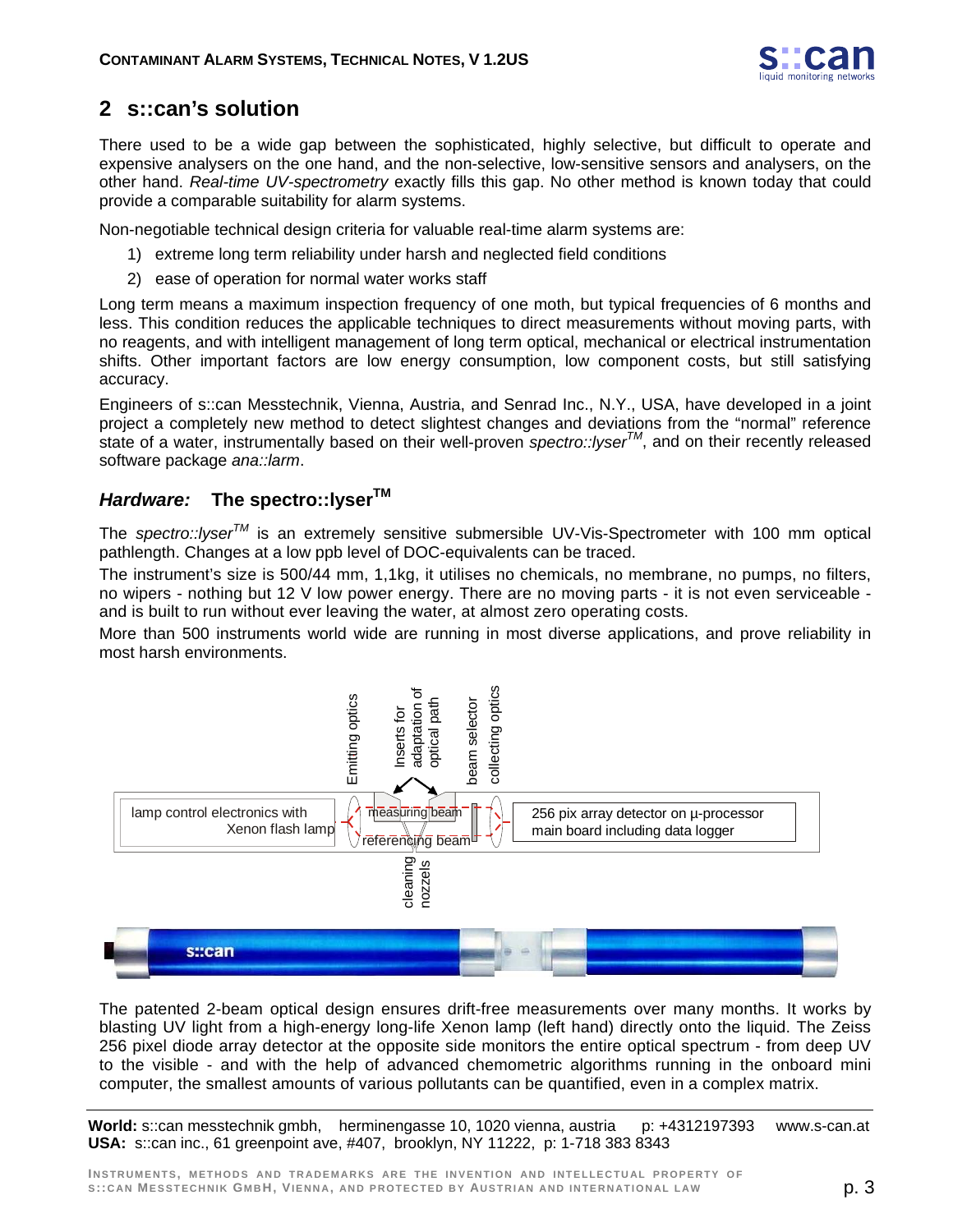

The interface is digital (RS485/Modbus) and can be connected to any PC or data acquisition / SCADA system. The instrument is available with full stand-alone capability (integrated data logger and battery), or as a part of a network of autonomous solar-powered field station, providing the telemetric control and data transfer from several field sensors or stations to a central data bank / management system, accessible via any web browser (see p.10).

### *Software:* **ana::larm**

ana::larm is the product of 3 years of intensive development, with contributions from several University partners, research institutes, and built on data of several European research projects. It has been developed specifically for contaminant alarm systems based on thousands of spectra, and is already successfully used in several applications in Europe.

The training of the alarm parameters can be done by the instrument automatically, or is done manually guided by the provided PC software. It allows the very simple half- or fully automatic setup and configuration of up to 8 spectral alarm parameters within a few minutes. It will react on any type of organic contamination that provides an absorption signal in the UV range. The alarm sensitivity for many organic contaminants is between 1 and 500 ppb. At the same time it is most insensitive against any fluctuation of the matrix within the natural / "normal " / range, and thus keeps false alarms to an unmatched minimum. There will not be a useful alarm for substances that do not provide any signal in the UV range.

The approach and methods used are absolutely new and unique, and will open a completely new perspective for water monitoring beyond the trending of "classical" concentration parameters. Compared to other online monitoring instruments on the market, we feel that the spectro::lyserTM in combination with the alarm software module provides today's best possible protection against any kind of "abnormal" water composition or contamination.

### *Implementation of Real-Time-UV-Spectrometry into Alarm Systems*

*One strategy* is to use the standard calibration algorithms for substances like T(D)OC, Nitrate, Turbidity, organic substances like aromates, phenols, hydrocarbons, and others, and to monitor those substances with time and space. Specifications are given in the relevant technical notes. With this, it can replace several complicated and expensive on-line analysers at the same time.

Although UV-Vis-spectroscopy is sensitive down to the low ppb-range for many organic pollutants, it will often not be selective enough to indicate the type of micropollutant at the drinking water level. Therefore, a closer analysis must follow in cases of elevated signals. However, the signal will often represent a sum parameter, but also as such, it will be orders of magnitude more sensitive than i.e. DOC measurements.

*The other strategy* is to use the UV spectrum as a whole, in order to detect even the smallest changes between the measured spectra and reference spectra at any wavelength, often changes that become only evident in differential spectra. See p.7. As an example, variations of substance concentrations are derived from direct absorption values, and changes of the characteristics of a water are detected from 1. and 2. order derivatives.

Sometimes the detected changes can not directly be correlated to known substances, but nevertheless provide a sensitive alarm parameter. Immediately, actions can be started, like shutting down valves in order to prevent that potentially dangerous substances can enter the drinking water system. Next (automatically) take a sample and find out in the lab about the origin of the spectral anomaly.

There are several ways to exploit the provided spectral information:

- qualitative interpretation of spectral deviations from a site specific reference spectrum (peaks, shoulders, gradients, analysis of derivative spectra)
- changes of spectral features over time (anthropogenic changes, like from spills, are typically faster than natural changes)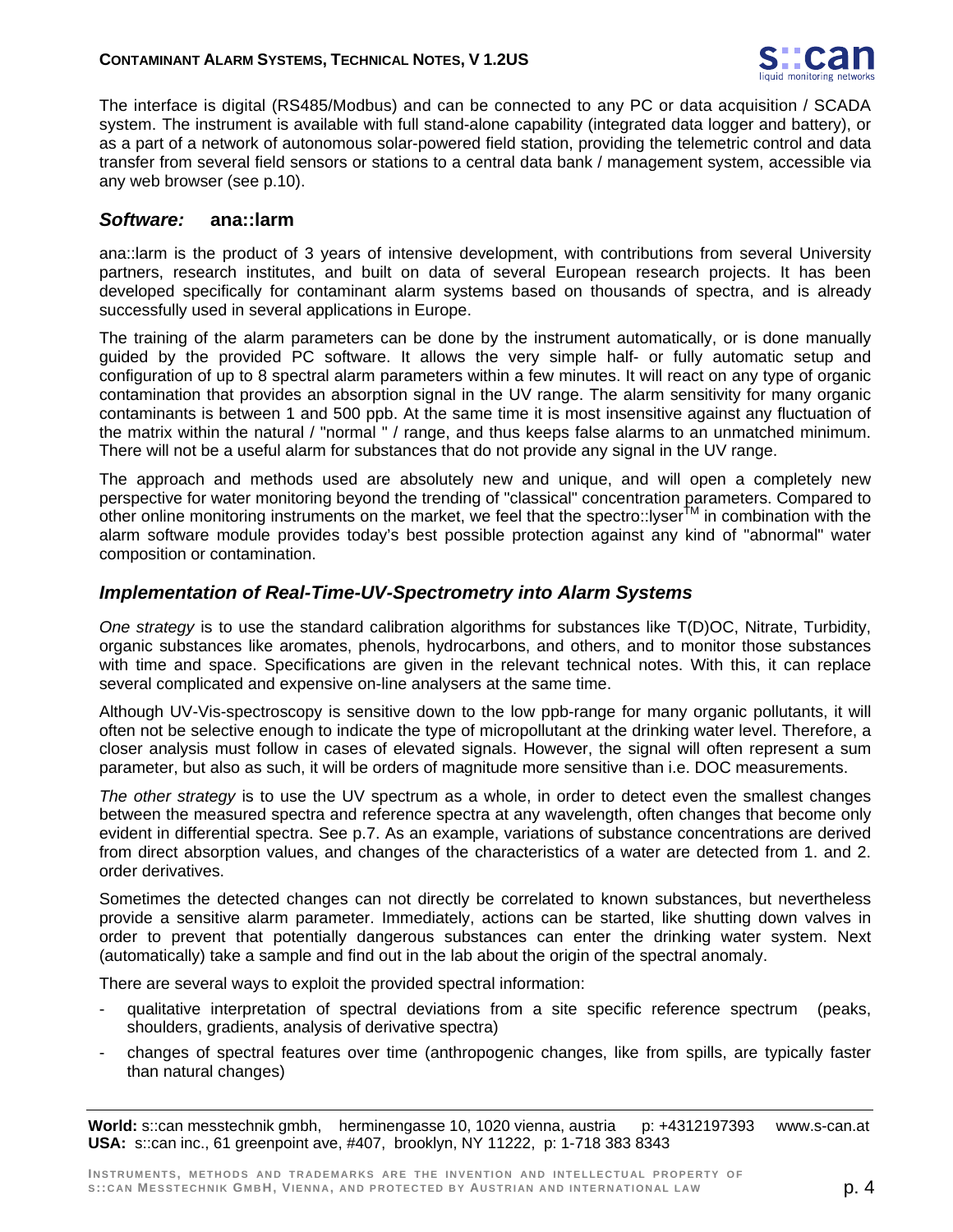

- compare spectral differences between measuring points of a measuring network - we call this deltaspectrometry<sup>™</sup>.

One target in a European LIFE project was to compare the spectrometrical approach with a standard Daphnids test. Nitrobenzene was used as a test / tracer substance. It was quite surprising that the Daphnids showed no reaction even at high Chloroform concentrations, but the spectral measurement could easily detect even very low concentrations. Because of the project's success, the method is now used by large utilities in addition to the conventional alarm parameters.

As an additional benefit, trough the detailed knowledge about the evolution of water quality parameters over space and time, non-alarming but chronic polluter identification can be brought forward.

### *Important: How to Define Alarms vs. the Baseline of "Normality"*

As for all alarm systems, a well defined approach to quality data interpretation is needed for each individual case. Specific baselines must be evaluated, and deviations of such that lead to an alarm must be defined. Because of the multidimensional information provided, UV spectrometry offers a much higher information potential about the "normal" baseline than single signals like turbidity or DOC.

A new approach for baseline definition - geographically resolved "Delta Spectrometry" :

A "reference" is measured in real time at a point where unimpaired water quality can be guaranteed, near the source of the system, or after the controlled treatment.

At strategically chosen sampling points in the monitoring network, (spectral) water quality is measured in real-time and sent to the central station where the data (spectra) are again compared in real time, in order to detect any change or deviation between sampling point and the reference with highest possible resolution.

For sure, all logistic measures, like most restrictive access denies, must be taken to ensure that the reference point stays always absolutely unaffected and free from any pollution. The combination of several sensors to a sensor array further reduces the probability of false alarms.

## **3 s::can´s answers**

¾ *quick response to suspect quality changes ?*

The standard measuring time is 30 seconds, but can be reduced down to 5 seconds. The absolute response time depends on the time needed for the evaluation of alarm algorithms, in connection to other sensors involved in a sensor network.

#### ¾ *real-time measurement ?*

The time delay is negligible, compared to biological systems or analysers.

#### ¾ *high sensitivity, at the same time low false alarm probability ?*

Sensitivity is down to the ppb region with a 100 mm pathlength probe for many substances, and with this, much more sensitive than conventional DOC analysers. Also, selectivity will always be considerably higher than of DOC analysers.

Therefore, false alarm probability will by principle be always much lower than i.e. turbidity, UV254, or DOC alarms.

#### ¾ *clear interpretability of signal and alarms ?*

.... can be reached by a) by real-time reference point ("Delta-Spectrometry") or b) sufficient baseline training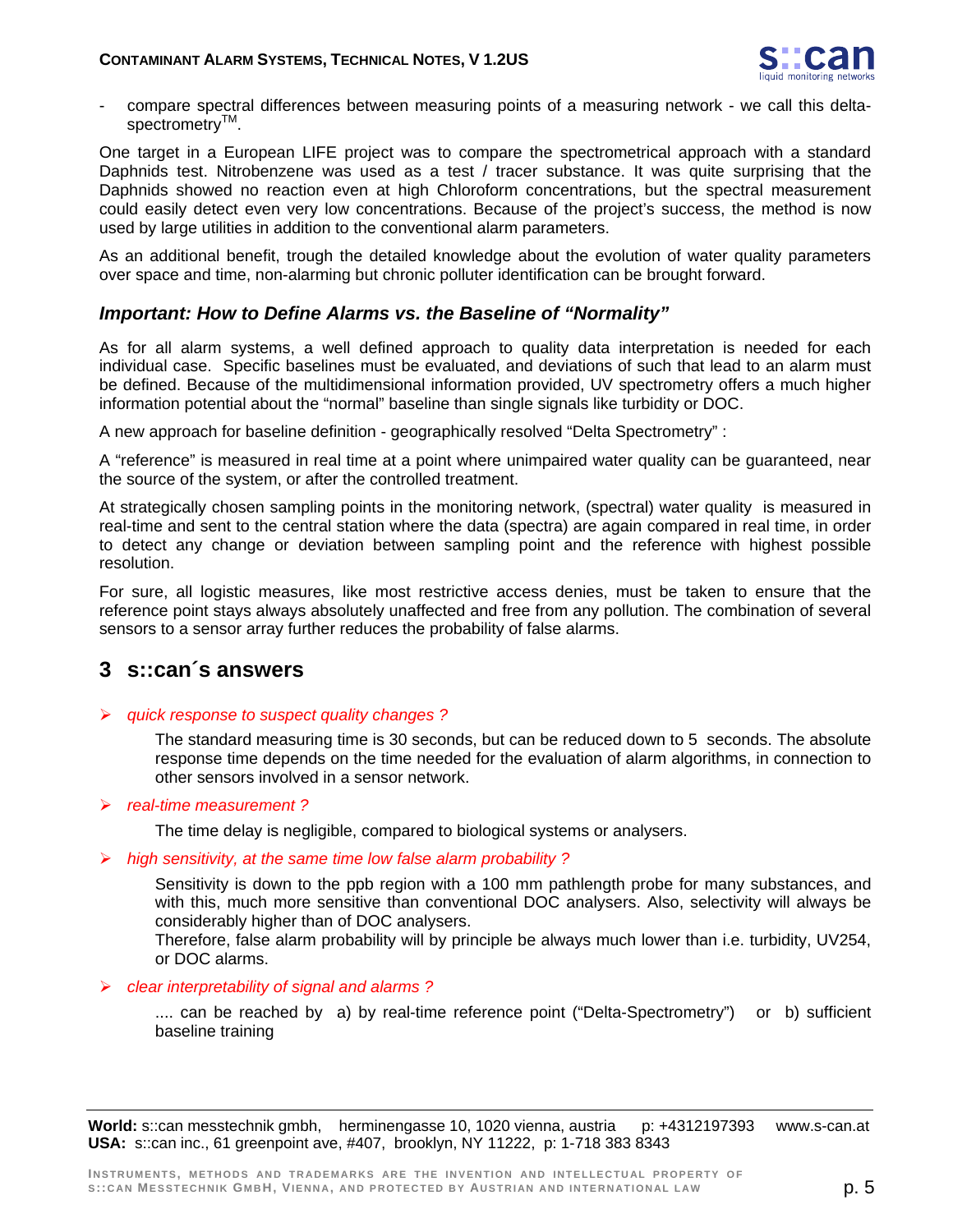

#### ¾ *broad band response to diverse contamination sources (at the cost of low selectivity) ?*

A broad spectrum of contaminations - but not all - can be detected. The identification of single substances or substance groups is limited to those substances that 1) are detectable in the UVspectrum and 2) were implemented in the detection procedure.

Examples: Phenol, Benzene, Toluene, Xylene, many pesticides, some nerve gases, part of the hydrocarbons / petroleum, crude oils, naphthalene, and many others. Not possible: i.e. shortchained aliphatics. For other substances, it can only be stated THAT a substance, but not WHICH one has been detected.

#### ¾ *reliability ?*

s::can instruments were designed and built for highest operational safety and reliability, can withstand the most aggressive environment, and are most tolerant against neglect. There are no serviceable parts, and the sealed instrument can not be opened. s::can instruments can run for years without ever leaving the water.

¾ *reproducibility ?* 

Because of the efficient 2-beam-design, the long term spectral signal reproducibility is higher than of any other known instrument on the market.

¾ *robustness and long term stability of sensors and stations under harsh conditions ?* 

There is no service interval. The recommended maintenance interval in drinking water applications is 6 months and can be extended; the instruments are tolerant against high temperature and pressure gradients; the sensors can be installed in creeks at high water level fluctuations, in ground water wells, in pipe lines, in by-passes, etc.

¾ *remote accessibility ?* 

The instruments can be remotely accessed via their remote terminals if necessary, and automated data transfer to a central station / data bank / can easily be achieved.

¾ *low costs, allowing multi-point systems to cover larger areas distributions networks ?*

The purchase and installation cost of one instrument is a fraction of i.e. a DOC analyser; the running costs are almost zero.

¾ *high security access, secure data exchange, high security reserves on all levels ?*

Depending on the application, highest security levels can be reached on a hardware and software level.

## **4 References**

- The potential of UV-spectrometry for alarm systems is mentioned in the new USA "Guidelines for Designing an Online Contaminant Monitoring System", 2004, www.asce.org/static/1/wise.cfm#WISE, describing s::can's approaches.
- Recently, the spectro:: $\mu$ ver<sup>TM</sup> was tested with positive results for contaminant monitoring by the well repudiated KIWA drinking water research institute in the Netherlands (Report BTO 2005.002, available from www. kiwa.nl, or from s::can Vienna).
- The City of Vienna has been running 15 stations to their highest satisfaction since the year of 2000 in an always growing network for drinking water protection.
- The Swiss Army has tested the spectro::lyser<sup>TM</sup> recently with positive results for contaminant monitoring (report summary available upon request).
- The spectro::lyser<sup>TM</sup> is used in several other European drinking water systems for contaminant alarm and water security purposes.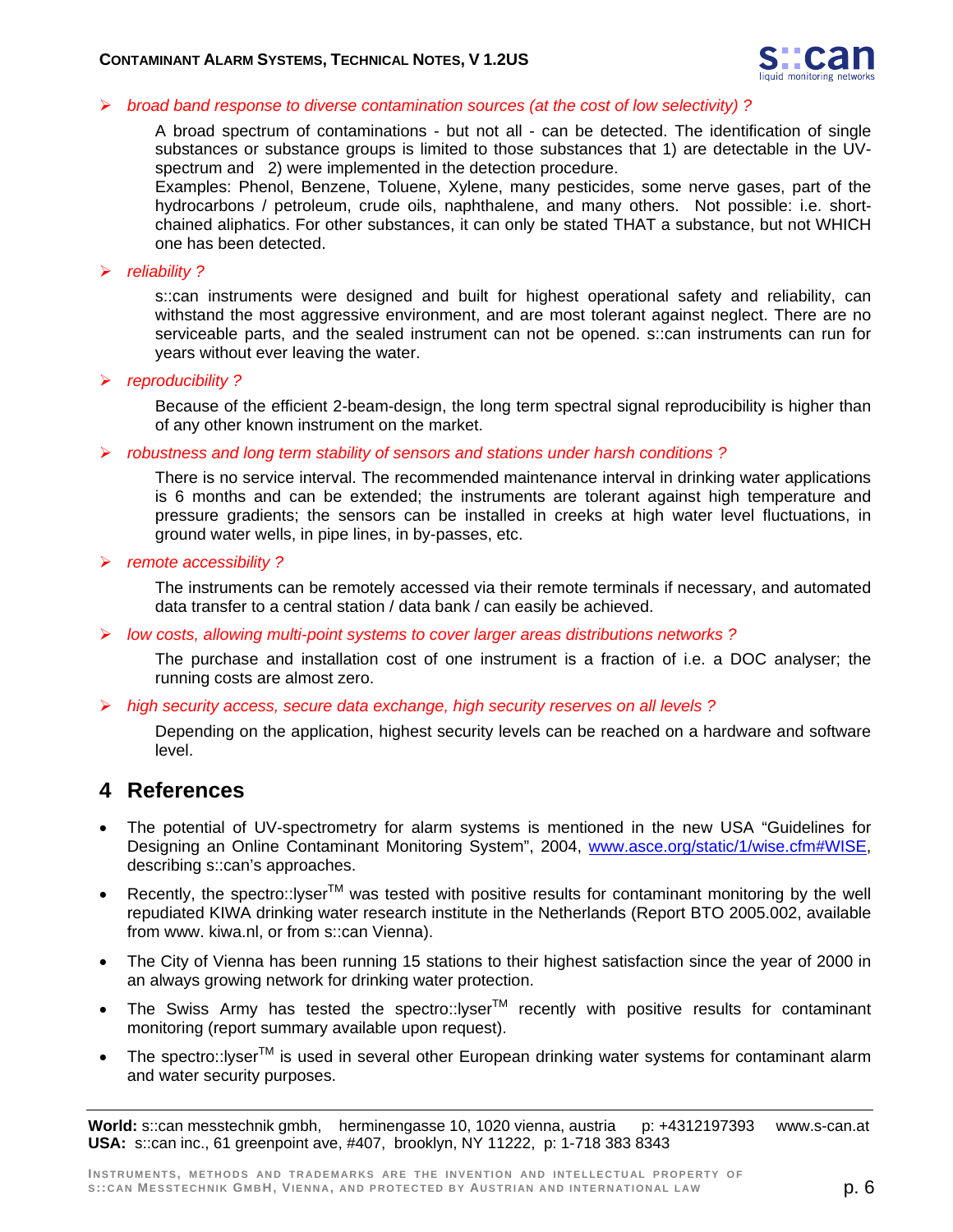

# **5 Real Case Studies**

### *Early Warning, Alarm and Control Systems based on Real-time Spectrometry*



A groundwater well in Switzerland suffers frequently from the influence / filtrate of a nearby river, and from agricultural pressure / manure.

The parameters DOC\_eq and Turbidity, as well as an advanced spectral derivative are used for the control of drinking water extractioin, and for the identification of manure.

The application is running since 04/2001 without any break for maintenance.



A major hydro power company has to monitor the organic carbon content of the artificial exfiltrate from their water basins into groundwater,. They used to do the measurements by D/TOC analysers. Because of operational costs and unreliablilty / needed regular maintenance, they wanted to exchange the analysers.

This figure shows clearly how much more sensitive and selective the information from spectral measurement is compared to the online TOC measurement.



Measurements in a drinking water well show an extreme peak in the region of 280 nm when the tap is opened after 1 day of stagnation. The measurement is highly reproducible and was found, although less pronounced, in many different drinking water systems.

This absolutely new level of real-time information is expected to be most valuable for the investigation and monitoring of hygienic, microbial and other risks, and is one of the most prominent applications for water distribution network monitoring.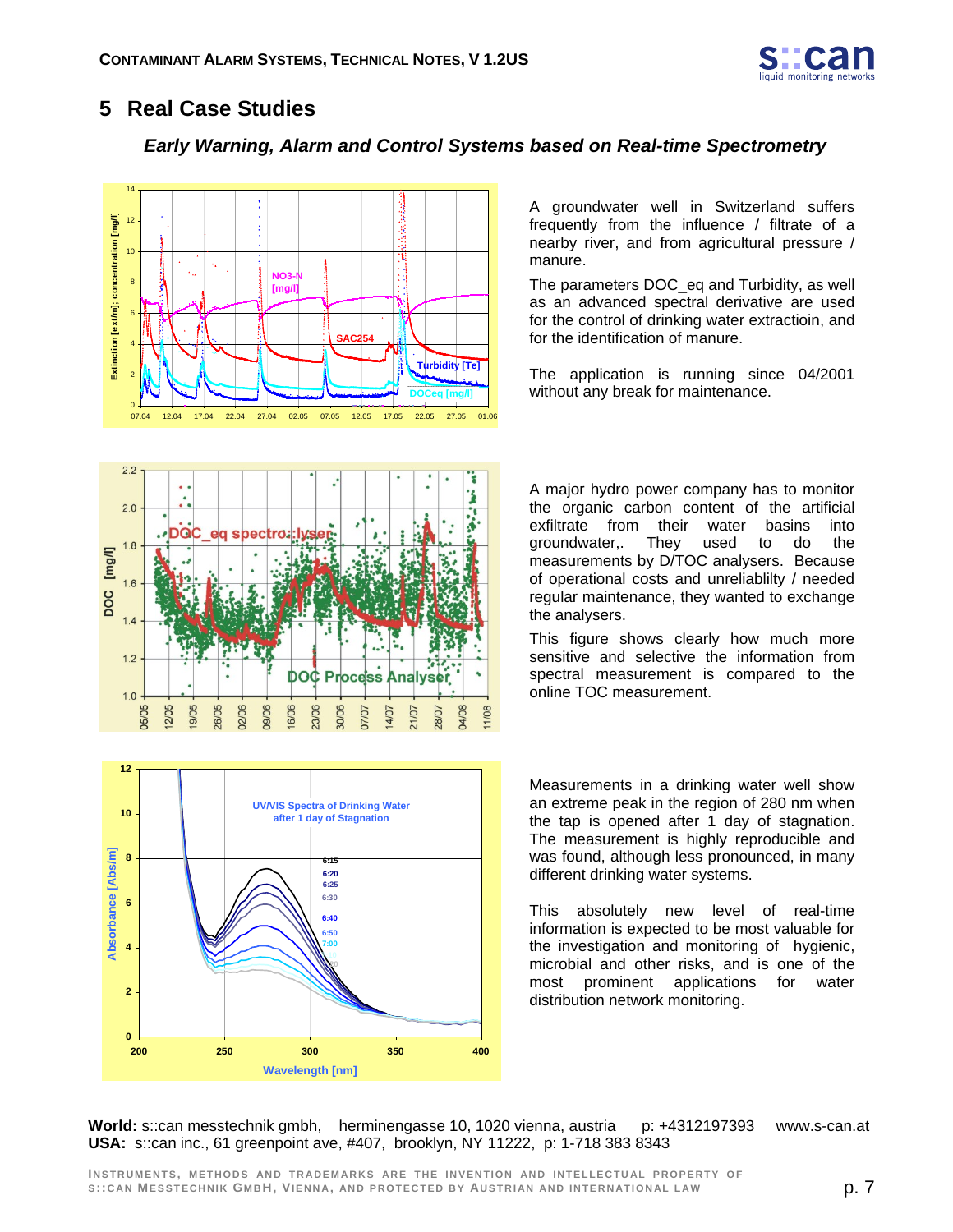



A discharge into a small Austrian creek was identified by derivative spectrometry:

The absorption spectra between 300 and 460 nm showed only a small shoulder in the region of 415 nm at some of the spectra.

In this figure, the derivative spectra are printed, featuring clearly identifiable signals in the same region, which are used for discharge identification and warning.



This figure shows the spectra from the east bank (red fingerprint), west bank (blue) and open water (black) of an alpine lake.

The differences visible in the absorbance spectra in the wavelength range of 215 to 350nm become more distinct using the "Delta-Spectrometry" method. Comparison of the east and west bank spectra to the fingerprint of the free water body, serving as a reference, will yield the difference (delta) spectra shown in the upper right corner of the graph above. Due to differing substance groups, the spectra take various shapes within the range determinant for the relevant organic substance. This method is capable of capturing very small variations in water composition, which is of particular benefit in early warning systems.





3-D monitoring of the "fingerprint" of a little Austrian creek over time.

The effect of a rainfall on water quality can be seen. Calibrated parameters like Nitrate, DOC, or turbidity can be traced.

Also, the spectral fingerprint can be used as a whole to trigger necessary activities, like stopping an extraction pump, or starting an auto-sampler.

With the help of referenced Delta Spectrometry (as pictured above), the distinguishing between natural and anthropogenic causes for spectral deviations is possible.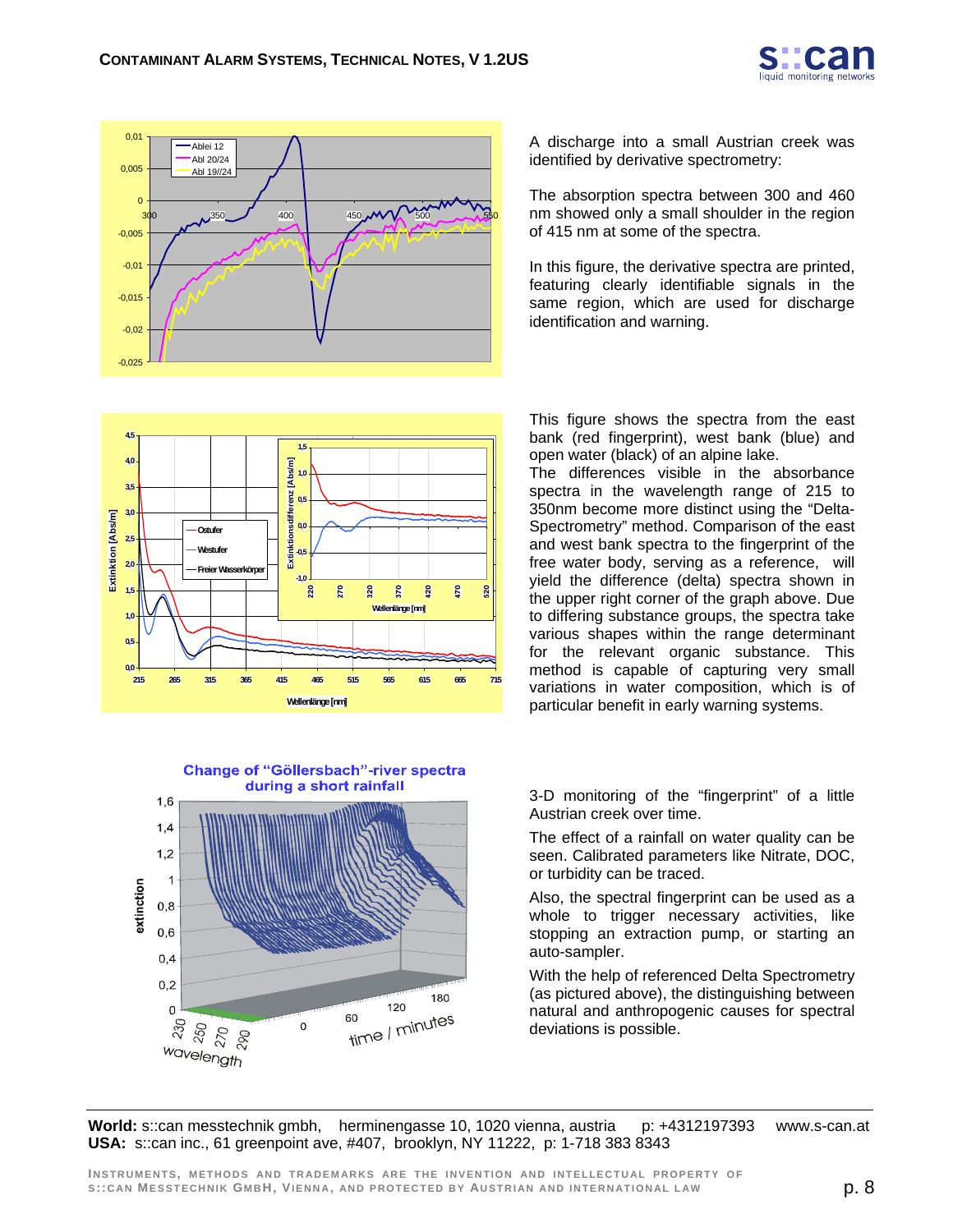



#### STEP 1:

3-D monitoring of a heavily polluted channel over time.

Even without sophisticated mathematical tools, peaks, valleys, and shoulders, originating from abnormal emissions to the water body, can be seen.



#### STEP 2:

3-D-derivative spectrometry for the detection of abnormal emissions

The derivative of the online spectra are used to identify deviations from "normal" spectral features. Depending on the wavelength range the deviations can be qualified and roughly correlated to substance groups.



STEP 3: s::can's alarm software implements up to 8 virtual contaminant fractions based on derivative spectrometry. Sensitivity can be adjusted individually with respect to risks involved and acceptable false alarm levels.

20 % - alarm: slight deviation from normal spectrum. Automatical sampling triggered, no additional action needed, waiting for lab analysis (> red line at 0,20)

100 % - alarm: strong peak on normal spectrum. automatical sampling plus urgent action at site needed (> red line at 1,00).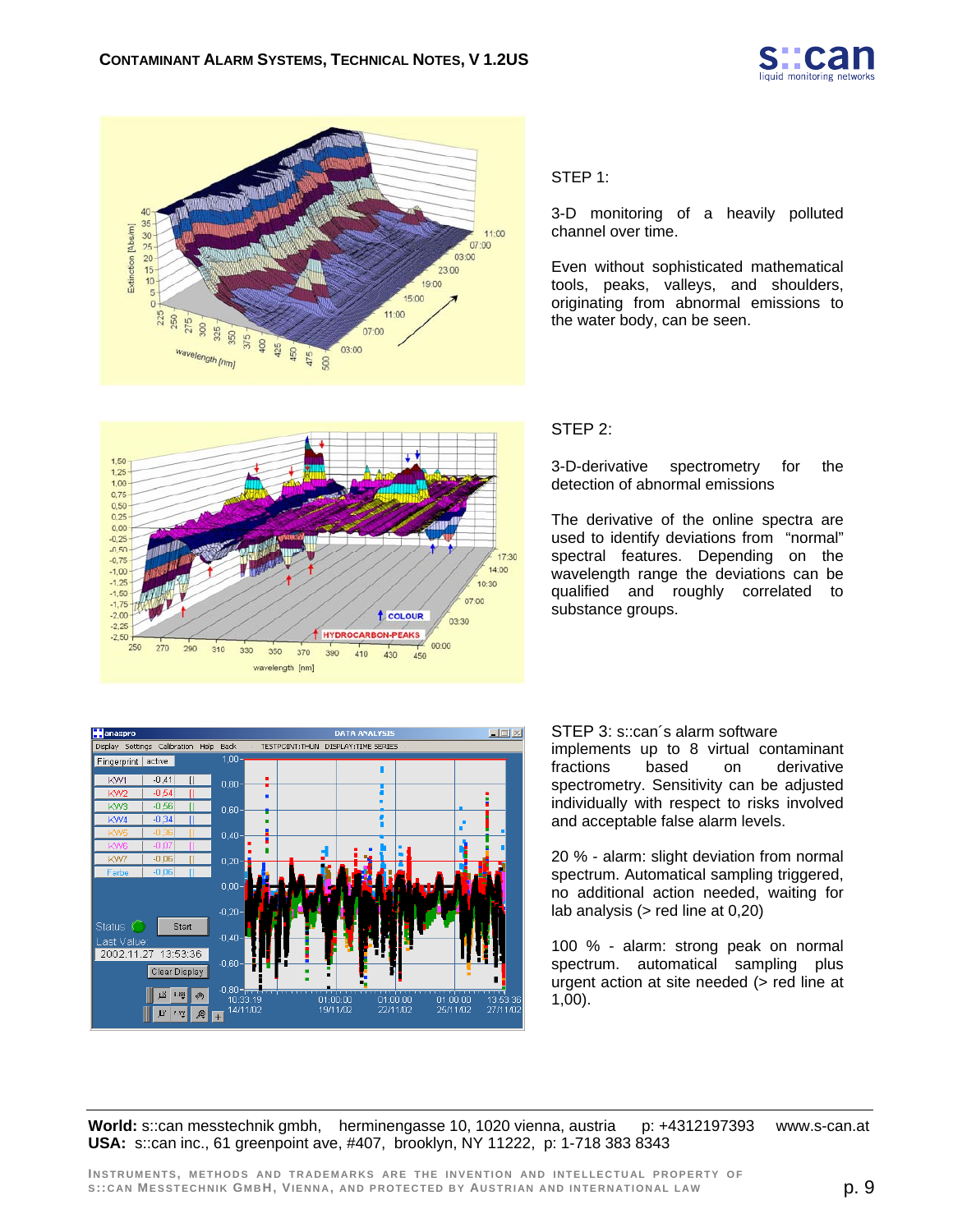



## Sensor Network for Monitoring and Alarm Systems by: